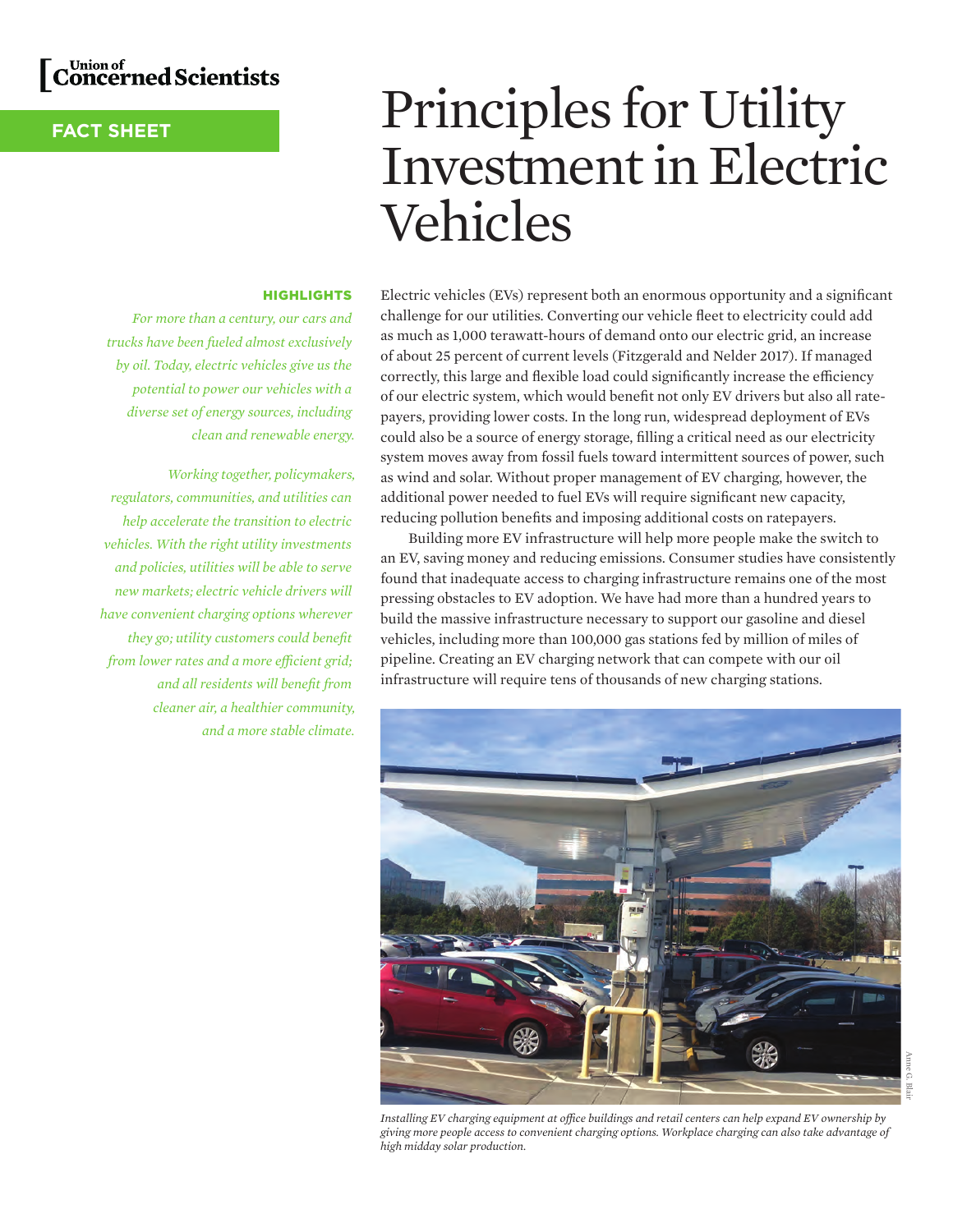Here are 10 key principles that should guide utilities as they consider how to invest in EV technology:

# **Provide Chargers Where People Live and Work**

Most EV charging happens at home. An EV driver with access to home charging can begin each day with a full tank, and given current battery ranges, that is usually sufficient to serve their daily driving needs. Overnight charging is also ideal for the grid, taking advantage of relatively low electricity use at night. Providing universal access to home charging therefore stands as a top priority for infrastructure investments. Utilities should invest in infrastructure in apartment buildings and consider strategies to reduce the up-front cost of home charging installations, such as rebates and on-bill financing.

Providing charging at workplaces can be a valuable perk for employees and can help encourage EV purchases. An employee with access to workplace charging is six times more likely to purchase an EV than an average worker (DOE 2015). As we add more solar to the grid, workplace charging will also take advantage of high midday solar production.

## **Create a Network of High-Speed Chargers along Highways**

Most days, overnight and workplace charging will be sufficient to provide EV drivers with the energy they need for their daily commutes. But consumers also want to be able to take their vehicles for long road trips, or for an emergency charge. A network of fast chargers along highways—capable of recharging an EV in 30 minutes or less—will be a critical component of our infrastructure.



*High-speed charging along highways—such as this charging station near Interstate 45 outside of Houston, Texas—is critical to enabling EV owners to take longer road trips.*

*Appropriate time-of-use pricing can save an EV driver more than \$1,000, compared with gasoline costs over the life of a conventional vehicle.*

# **Maximize Benefits to Ratepayers and the Grid**

EVs can provide significant benefits to ratepayers and improve the efficiency of the electric grid if EV charging occurs during times of low electricity demand or high renewable energy production. Utilities can encourage drivers to charge their vehicles efficiently through time-of-use rates that provide additional savings for charging at night, or other times of low electricity use. Appropriate time-of-use pricing for EVs can deliver savings to ratepayers of more than \$1,000 per vehicle, compared with gasoline costs over the life of the vehicle (Fitzgerald and Nelder 2017). In the long run, utilities should work with auto companies to advance vehicle-to-grid integration technologies that would allow EVs to act as a source of storage, improving the reliability and efficiency of the grid.

# **Establish Fair Electricity Rates for EV Charging**

Creating a transparent and fair price structure will be important to making EV charging efficient. For example, high fixed or demand charges can make it difficult to create a viable business model for public fast-charging stations (Fitzgerald and Nelder 2017). Charging rates should ensure significant cost savings compared with diesel and gasoline equivalents. Installation of advanced metering infrastructure can help utilities establish a rate designed to promote efficient EV charging.

# **Support Electrification of Trucks and Buses**

Heavy-duty vehicles such as trucks and buses are major contributors to global warming pollution as well as to local air pollution, such as nitrogen oxides and particulate matter that cause significant health problems (Chandler, Espino, and O'Dea 2016). Electric buses can reduce fuel costs and alleviate air pollution in congested urban areas. Investments in charging infrastructure and station equipment can help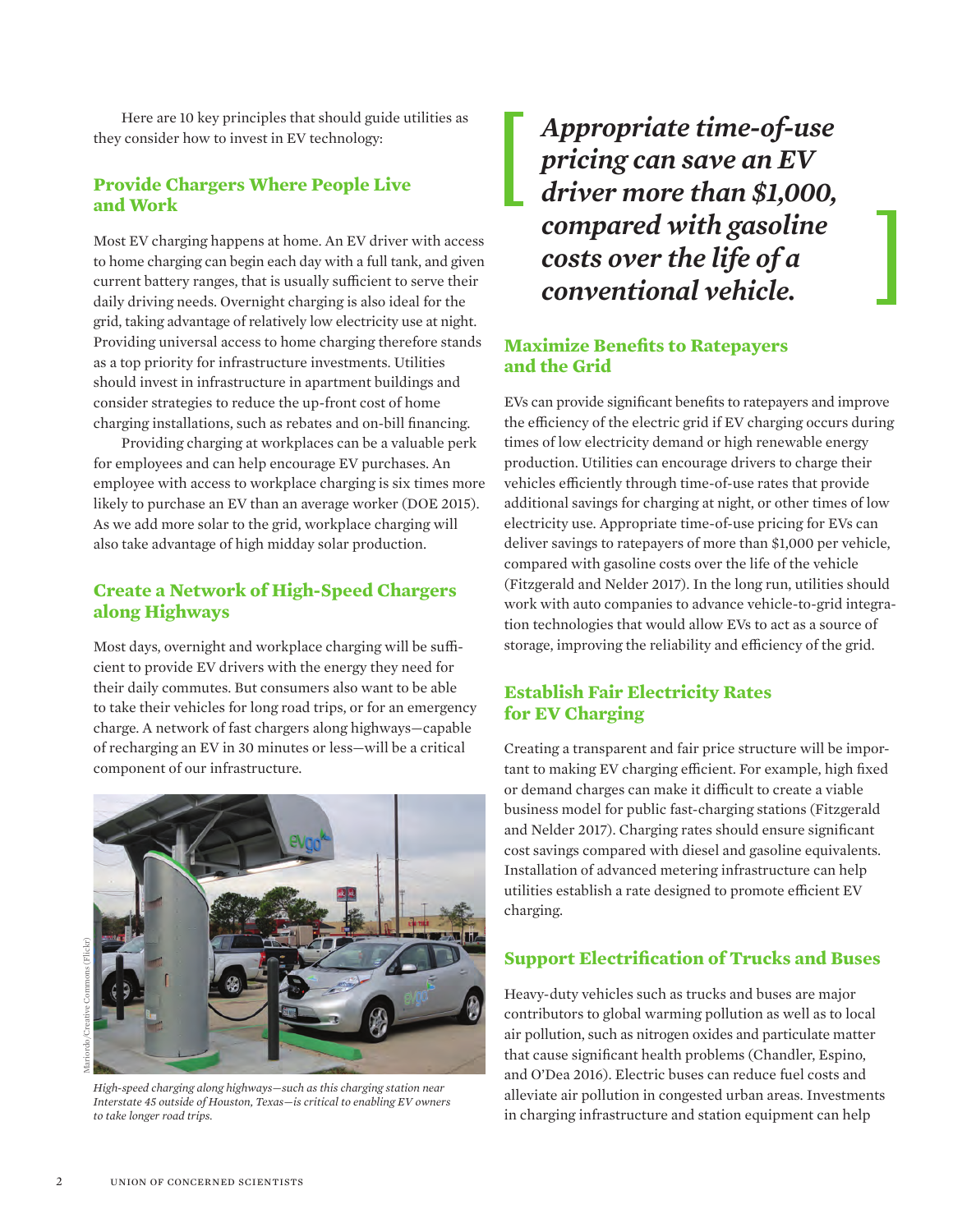

*California's San Joaquin Regional Transit District has deployed electric buses in its fleet serving Stockton and other nearby cities. Investments in charging infrastructure and equipment can help make electric buses cost effective for fleet managers and transit agencies.*

make these technologies cost effective for fleet managers and transit agencies.

## **Support Electrification of New Mobility Services**

Ride-hailing services such as Uber and Lyft play an increasingly large role in our transportation system. As we look to the future, the rise of automated vehicles could make these "mobility service" companies cheaper and more popular. Transportation network companies (TNCs) currently report that inadequate access to fast-charging infrastructure in areas of high demand is one of the greatest barriers to EV use among their drivers (George and Zafar 2018). In addition, TNC drivers will require fast-charging rates that are cost competitive with gasoline. Utilities should work with TNCs to develop infrastructure proposals that meet the needs of TNC drivers and can speed electrification of this critical market.

# **Ensure Low-Income Communities Benefit from Electrification**

Improving access to EVs in low-income communities remains a significant policy challenge that requires creative solutions. Integration of EVs into ride- and car-sharing networks, installation of more charging stations in apartment buildings, and electrification of transit and freight vehicles can help ensure

that low-income residents benefit from the transition to electric transportation. Utilities should also work closely with state programs that provide increased rebates to low-income consumers and extend incentives to buy used EVs.

# **Create an Open and Competitive Market for EV Charging**

The market for charging infrastructure is developing rapidly, with new technology and new business models being explored by auto companies, charging equipment providers, and utilities. Utility investments in EV infrastructure should support this robust and competitive marketplace. One option is for utilities to focus exclusively on "make-ready" infrastructure, while providing rebates for site hosts and other third parties to purchase and own the actual EV charger. Alternatively, utilities could procure charging equipment through a transparent and competitive process that provides site hosts with a range of charging equipment options. Either way, utilities should work with auto companies and charging equipment providers to ensure that the infrastructure investments we make today will account for continued improvement in EV charging technology.

Utilities should also take steps to ensure that charging stations are consistent and reliable. Charging infrastructure built with ratepayer funds should meet the highest national standards for interoperability, so drivers of all EVs can use all available charging equipment. Whether owned by the utility